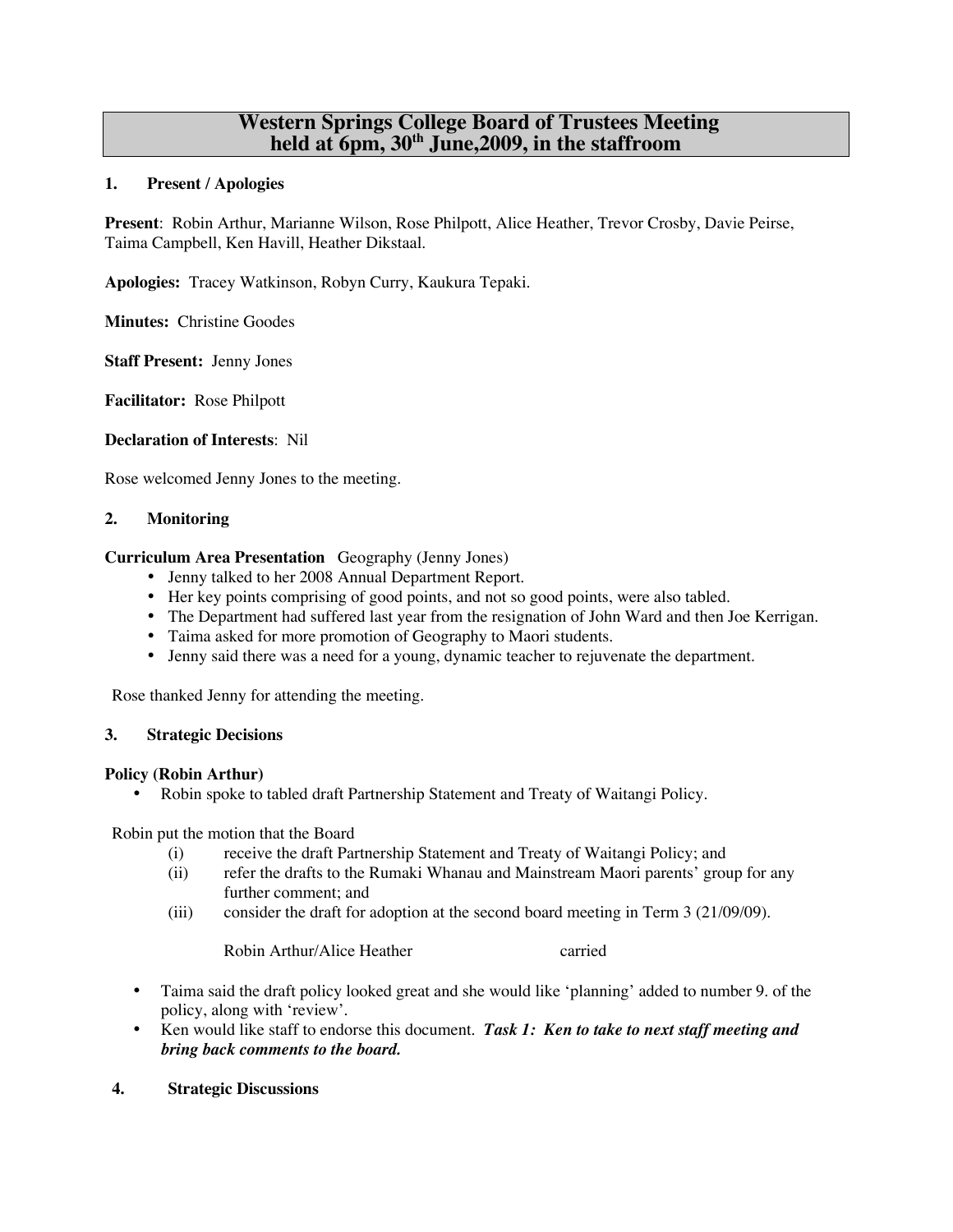## **Property (Paul Edmond)**

- Paul talked to the tabled Property Committee minutes.
- Ken and Paul were meeting with the Ministry on 30/06/09 to contest the adequacy of the allocation for all necessary works to be carried out on landscape renovation work.

## **Confidential Report (Linda Dillon)**

• Ken asked if the board could make time for a confidential report written by Linda Dillon re: discipline.

7.00pm: Rose Philpott asked that the meeting go into committee to protect the privacy of individuals.

Rose Philpott/ Trevor Crosby carried

7.25pm: The matter being dealt with satisfactorily Rose Philpott asked that the meeting go out of committee.

- It was decided to set up a Discipline Committee Issues meeting for Monday  $27<sup>th</sup>$  July at 6pm in Waiora. (This meeting now transferred to 6pm,  $3<sup>rd</sup>$  of August).
- Alice Heather complimented Linda Dillon on her work with recent suspensions/stand downs.

## 7.25pm: Break

## **5. Monitoring**

## **Mainstream Maori (Alice Heather)**

- Alice Heather spoke to her tabled report.
- There was a very successful Maori Mainstream celebration of Matariki on Thursday 18<sup>th</sup> June.

## **Finance (Trevor Crosby)**

• The accounts tabled were the consolidated version.

Trevor asked for the unqualified audited 2008 Annual Report and Financial Statements to be accepted.

Trevor Crosby/David Peirse. Carried

- Trevor showed some financial comparison graphs he had created tracking the financial position of WSC in 2009 compared with 2008. These indicate that 2009 is on track to achieve budget.
- Trevor spoke to the reissued minutes of the June 24 Finance Committee minutes.

## **Appraisal (Ken)**

• One department still outstanding. *Task 2: Ken to report back to next meeting.*

## **6. Identifying Agenda Items for Next Meeting**

- Next meeting on  $10<sup>th</sup>$  August. Alice Heather and Trevor Crosby will be absent.
- Enrolment update. Too early for an enrolment update at June meeting. Ruth will be able to report after Open Week. *(Task 3: Ruth to Report to Board on enrolments at August Meeting)*
- Marianne talked about a trend to send girls to St Mary's College and parents were making their minds up as early as Year 5 and 6. Perhaps parents needed new information/research in front of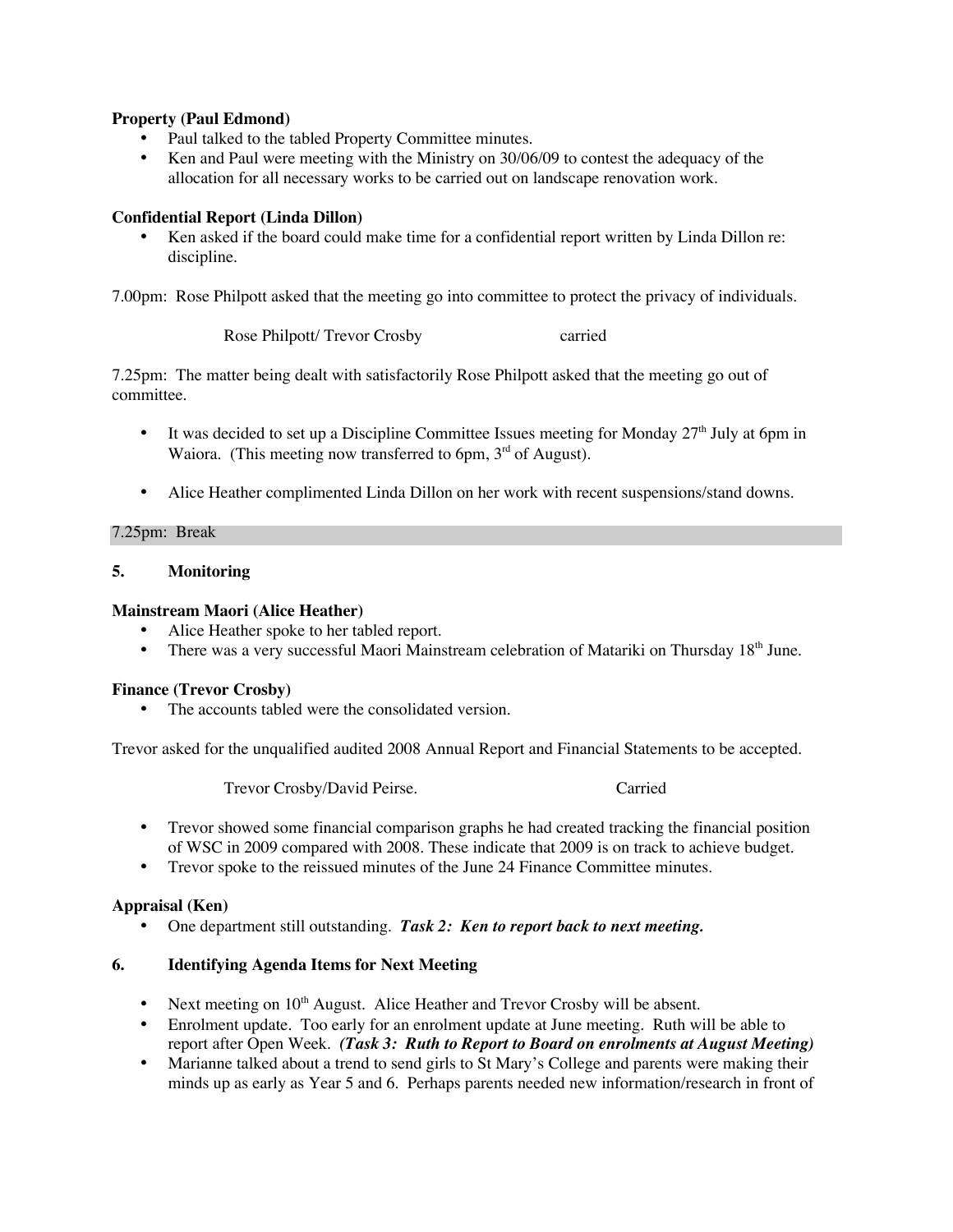them that supports the benefits of girls learning in a coed environment. *Ken said he would look out an article he wrote a few years ago on coeducation Task 4)*

- Report back from the MOE/ Babbage meeting.
- Curriculum presentation languages.
- Discipline Report to appear on Agenda for every meeting if we have had a suspension meeting.

## **7. Administration**

#### **Confirmation of Minutes**

Paul Edmond asked for the minutes of the previous meeting to be accepted.

Paul Edmond/Rose Philpott carried

- Ken brought the board up to date on discipline hearings since the last meeting.
- *Trevor noted that he still had to carry out a check on fees and compliance with regard to International Students (Task 5).*
- *Ken noted that he still had to write a letter to Whanau expressing BOT thanks re Manu Korero (Task 6).*

## **Correspondence (Robin Arthur)**

• Robin queried number 2. Permanent Appointments.

Trevor asked for all written reports, Finance Committee Minutes, Financial Statement, Property Committee Minutes, Policy Committee Minutes, PAG Minutes, TAPAC Minutes and Correspondence to be accepted.

Trevor Crosby/Paul Edmond Carried

8.40pm: Taima Campbell left the meeting

Ken mentioned a meeting he was going to attend on  $7<sup>th</sup>$  July together with Bridget Klubien and the Onehunga High School Community Education coordinator. This meeting was with National Party MP Nikki Kaye and was to campaign for a one year extension before night class funding was cut to allow time for consolidation in the sector and for a compromise to be reached.

Next PAG meeting: 30 June at 7.30pm